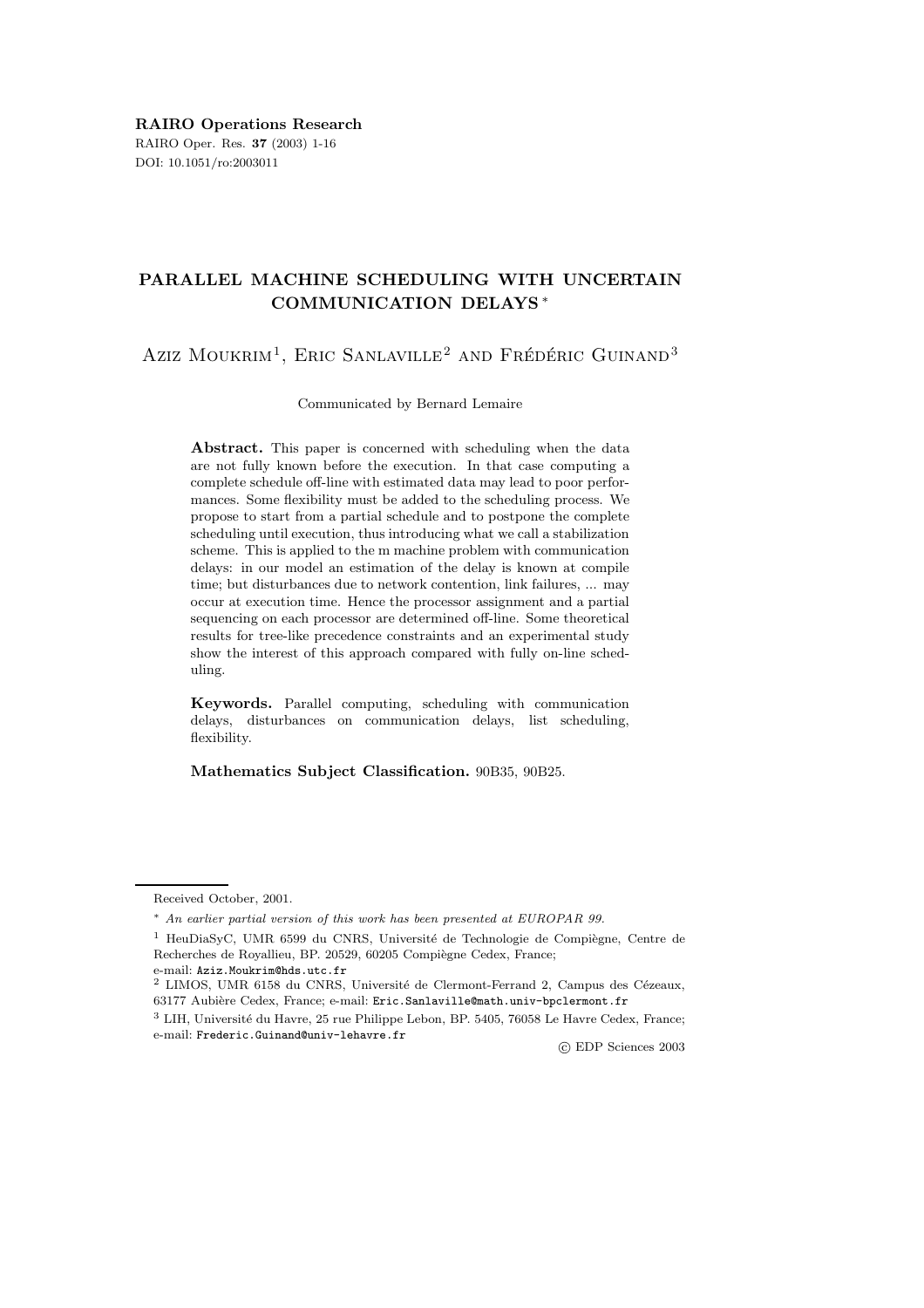### 2 A. MOUKRIM *ET AL.*

### 1. INTRODUCTION

The classical  $m$  machine scheduling problem is central for parallel computing issues. However it is essential to introduce the communication delays between tasks executed on different processors. Several models including communication delays for both shared and distributed memory multiprocessor systems have been proposed [1, 16]. If two tasks  $T_i$  and  $T_j$  are executed by two different processors, there is a delay between the end of  $T_i$  and the beginning of  $T_j$  due to data transfer between the two processors. The problem is NP-complete even for unit execution and communication times (the UECT problem), on an arbitrary number of processors or on an unlimited number of processors (see the pioneering work of Rayward–Smith  $[17]$ , or the survey of Chrétienne and Picouleau  $[3]$ ). However, some problems were found to be polynomial, especially for tree-like precedence constraints (see for instance [2, 9]).

In many models the communication delays only depend on the source and destination tasks, not on the communication network. The general assumption is that this network is fully connected, and that the lengths of the links are equal [7, 18]. This is rarely the case for a real machine: the network topology and the conflict of the communication links, may largely influence the delays, not to speak of communication failures. Some scheduling methods take into account the topology as in [11]. It is also possible to use more precise models (see [15, 19] for simultaneous scheduling and routing) but the performance analysis is then very difficult. In general, building an accurate model of the network is much complicated and entails a very intricate optimization problem.

A possible answer is to add an element of uncertainty in the model concerning the communication delays. This is the chosen approach in this paper: an estimation of the communication delays is known at compile time, allowing to compute a schedule. But the actual delays are not known before the execution. Building the complete schedule before the execution is then inadvisable. Conversely, postponing it to the execution time proves unsatisfactory, as we are then condemned to somewhat myopic algorithms. The method presented is a trade-off between these two approaches.

Scheduling with uncertainties on the data was not studied until recently. There is however a large amount of work concerning operations research problems with uncertain data, but it is mainly concerned with sensitivity analysis as introduced for linear programming. Recently, Kouvelis and Yu [13] proposed a unified approach for coping with uncertainty. For scheduling, we are concerned with robustness (or stability) and flexibility. A scheduling algorithm is robust, or stable, if its performances are not too much affected by disturbances on the data (see [8] and [20]). Flexibility means it is acceptable to modify a previously computed schedule to adapt it to the real data.

To our knowledge, there is no previous work fully devoted to dealing with uncertainties in parallel machine scheduling. However, in [8], the authors give some preliminary sensitivity results concerning the maximum performance degradation of any algorithm, depending on the maximum and minimum ratios between real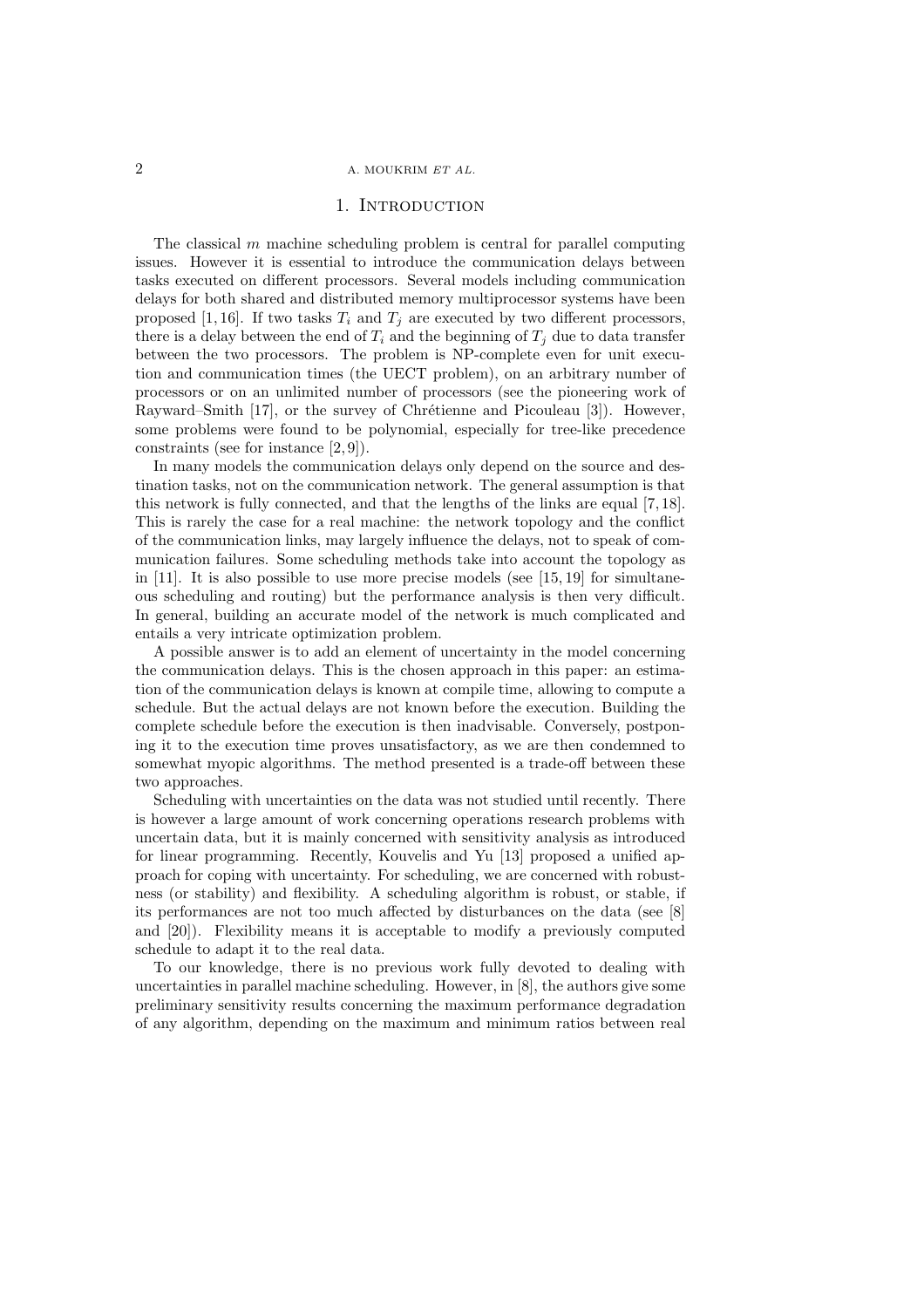and estimated communication delays. Kolen *et al.* [12] measure the sensitivity of some list schedules for parallel machines case without communications. Their sensitivity criterion is the number of task assignment changes. By contrast, there are numerous works on workshop environments. Kouvelis and Yu [13] might be a good introduction. Remark that Wu *et al.* [21] apply to the job shop (criterion: weighted tardiness) ideas similar to those we independently present in this paper, that is fixing off line a partial order among the tasks.

The paper is organized as follows. In Section 2, the model is stated precisely, and the different algorithmic approaches are presented. The choice of two phase methods, processor assignment then sequencing, is justified. Section 3 presents a new partially on-line sequencing policy adapted to on-line disturbances. It is coupled with an assigment algorithm from the deterministic case to provide a flexible scheduling algorithm, what we call a stabilization scheme. Sensitivity analyses for special cases are presented in Section 4 (fork and join graphs) and in Section 5 (tree, unlimited number of processors). An experimental comparison is conducted and interpreted in Section 6: for a fixed assignment, our approach is compared with on-line scheduling.

# 2. Preliminaries

#### 2.1. Model and definitions

We consider the schedule of a set of n tasks  $V = \{T_1, \ldots, T_n\}$  subject to precedence relations denoted  $T_i \prec T_j$ , on m identical processors.  $G = (V, \prec)$  is the task graph. Its height  $h(G)$  is the number of arcs in its longest path. Preemption (the execution of a task may be interrupted) and task duplication are not allowed. One processor may not execute more than one task at a time but can perform computations while receiving or sending data. The duration of task  $T_i$  is  $p_i$ . If two tasks  $T_i$  and  $T_j$  verify  $T_i \prec T_j$  and are executed on two different processors, there is a minimum delay between the end of  $T_i$  and the beginning of  $T_j$ . The communication delay between tasks executed on the same processor is neglected. At compile time, the communication delays are estimated as  $\tilde{c}_{ij}$  time units. It is expected however (see Sect. 6) that these estimations are well correlated with the actual values  $c_{ij}$  (communication delays at execution time). The goal is to minimize the maximum task completion time, or *makespan*.

A schedule is composed of the *assignment* of each task to one processor and of the *sequencing* (or ordering) of the tasks assigned to one processor. A scheduling algorithm provides a schedule from a given task graph and a given processor network. We shall distinguish between *off-line* algorithms and *on-line* algorithms. An algorithm is off-line if the schedule is determined before the execution begins. An algorithm is on-line if the schedule is built during the execution; the set of rules allowing to build the final schedule is then called a policy. In our model, the communication delays c*ij* are only known at execution time, once the data transfer is completed. Hence, for a given schedule, the beginning times of the tasks are not known before the execution.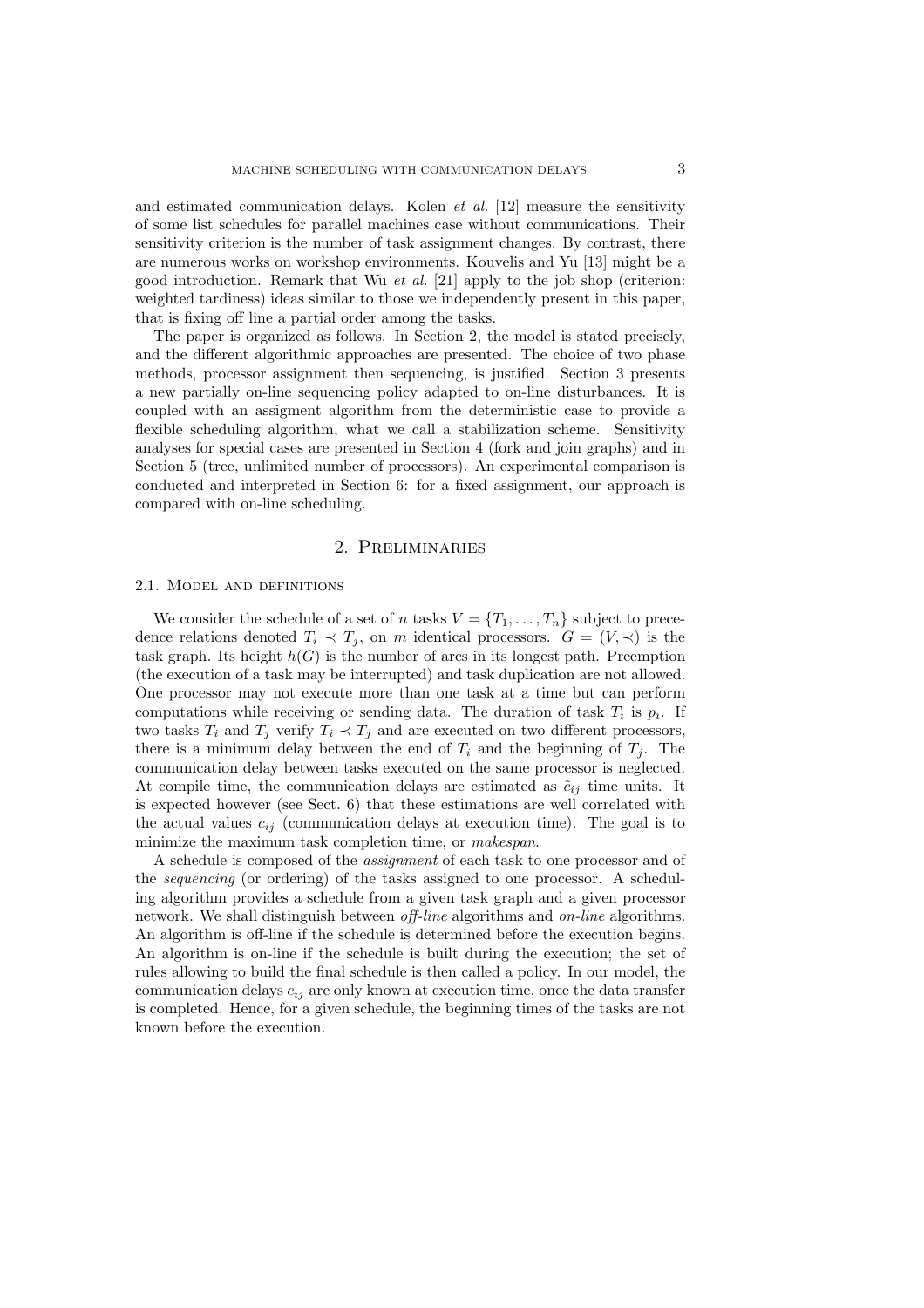### 4 A. MOUKRIM *ET AL.*

In order to take into account the estimated delays a trade-off between off-line and on-line scheduling consists in *partially on-line scheduling*, that is, after some off-line processing, the schedule is built on-line.

Note that we are not within the framework of (strong) on-line scheduling (see for instance [6]) where nothing is known about the task durations themselves before their execution. Then all policies, even for independent tasks, will have bad worst case performance ratios.

#### 2.2. Different approaches for scheduling with communication delays

Basically, there are two types of methods, one phase methods that compute the assignment and the sequencing simultaneously, and two phase methods that first compute the assignment, then the sequencing for each processor.

#### 2.2.1. *List-scheduling approaches*

Without communication delay the so called List Schedules (LS) are often used as they provide good average performances, even as the worst case performance ratios are bad. Remember LS schedules are obtained from a complete priority order of the tasks. In most cases the choice is based upon Critical Paths  $(CP)$  computation. When a processor is idle, the ready task (all its predecessors are already executed) of top priority is executed on this processor. A way to tackle scheduling with communication delays is to adapt list scheduling. Then the concept of ready task must be precised. A task is *ready on processor*  $\pi$  at time t if it can be immediately executed on that processor at that time (all data from its predecessors have arrived to  $\pi$ ). This extension is called *ETF* for Earliest Task First scheduling, following the notation of Hwang *et al.* [11]. The algorithm of Coffman and Graham [4] has been adapted in [10] and its performances analyzed.

#### 2.2.2. *Clustering approaches*

Another proposed method is the clustering of tasks to build a preassignment [7, 18]. The idea is to cluster tasks between which the communication delays would be high. Initially, each task forms a cluster. At each step two clusters are merged, until another merging would increase the makespan. When the number of processors  $m$  is limited, the merging must continue until the number of clusters is less than or equal to  $m$ . The sequencing for each processor is then obtained by applying the CP rule.

More recently, Djordjevic and Tosic [5] proposed a new approach called chaining, trying to combine modified list scheduling and clustering. It is a one phase method as ETF. But for each processor, the position of a task in the sequencing is not determined before the algorithm termination. The time complexity of this method is significantly large.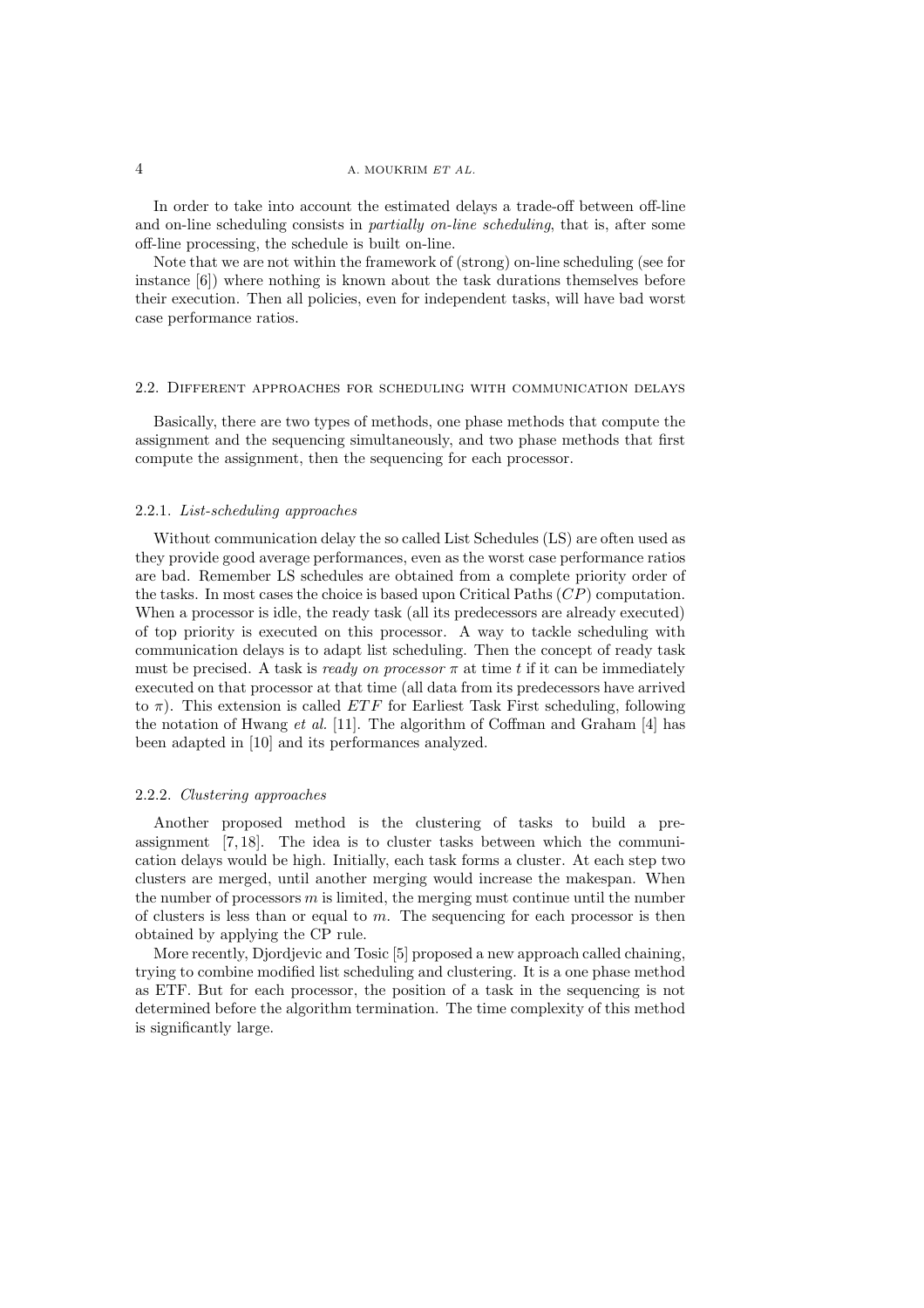#### 2.2.3. *Limits of these approaches*

The above methods suppose the complete knowledge of the communication delays. Now if unknown disturbances modify these durations, one may question their efficiency. ETF schedules might be computed fully on-line, at least for simple priority rules derived from the critical path. But the first drawback is the difficulty to build good priority rules before the assignment. Moreover, fully on-line policies meet additional problems: if the communication delays are not known precisely at compile time, the ready time of a task is not known before the communication is achieved. But if this task is not assigned yet, the information relevant to that task should be sent to all processors, to guaranty its earliest starting time. This is of course very costly in time and memory space, and may lead to network contention.

The clustering approach would better fit our needs since the assignment might be computed off-line, and the sequencing on-line. But it suffers from other limitations. The merging process will result in large makespans when  $m$  is small. It is also poorly suited to different distances between processors.

It follows from the above discussion that the best idea is to compute the assignment off-line by one method or another (anyway, finding the optimal assignment is known to be NP-complete [18]). Then the sequencing is computed on-line so that the impact of communication delay disturbances is minimized. The on-line computation should be very fast to remain negligible with regard to the processing times and communication delays themselves. But it can be distributed, thus avoiding fastidious information exchanges between any processor and some "master" processor. Note that finding the optimal schedule when the assignment is fixed is NP-hard even for 2 processors and  $UECT$  hypotheses [3].

# 3. An algorithm for scheduling with on-line disturbances on communication delays

#### 3.1. Stabilization scheme

*For a fixed assignment*, the natural way to deal with on-line disturbances on communication delays is to apply a fully on-line sequencing policy based on ETF. After all communication delays between tasks executed on a same processor are zeroed, relative priorities between tasks may be computed much more accurately.

It is expected however that this approach will result in bad choices. Suppose a communication delay is a bit larger than expected, so that at time  $t$  a task with high priority, say T*i*, is not yet available. A fully on-line policy will not wait. It will instead, schedule some ready task  $T_j$  that might have much smaller priority. If  $T_i$  is ready for processing at  $t + \epsilon$ , for  $\epsilon$  arbitrarily small, its execution will nonetheless be postponed until the end of T*j*.

We propose the following general approach. It aims at stabilizing, that is, reducing the effect of disturbances on, the schedule computed off-line.

**Step 1.** Compute an off-line schedule based on the  $\tilde{c}_{ij}$ 's.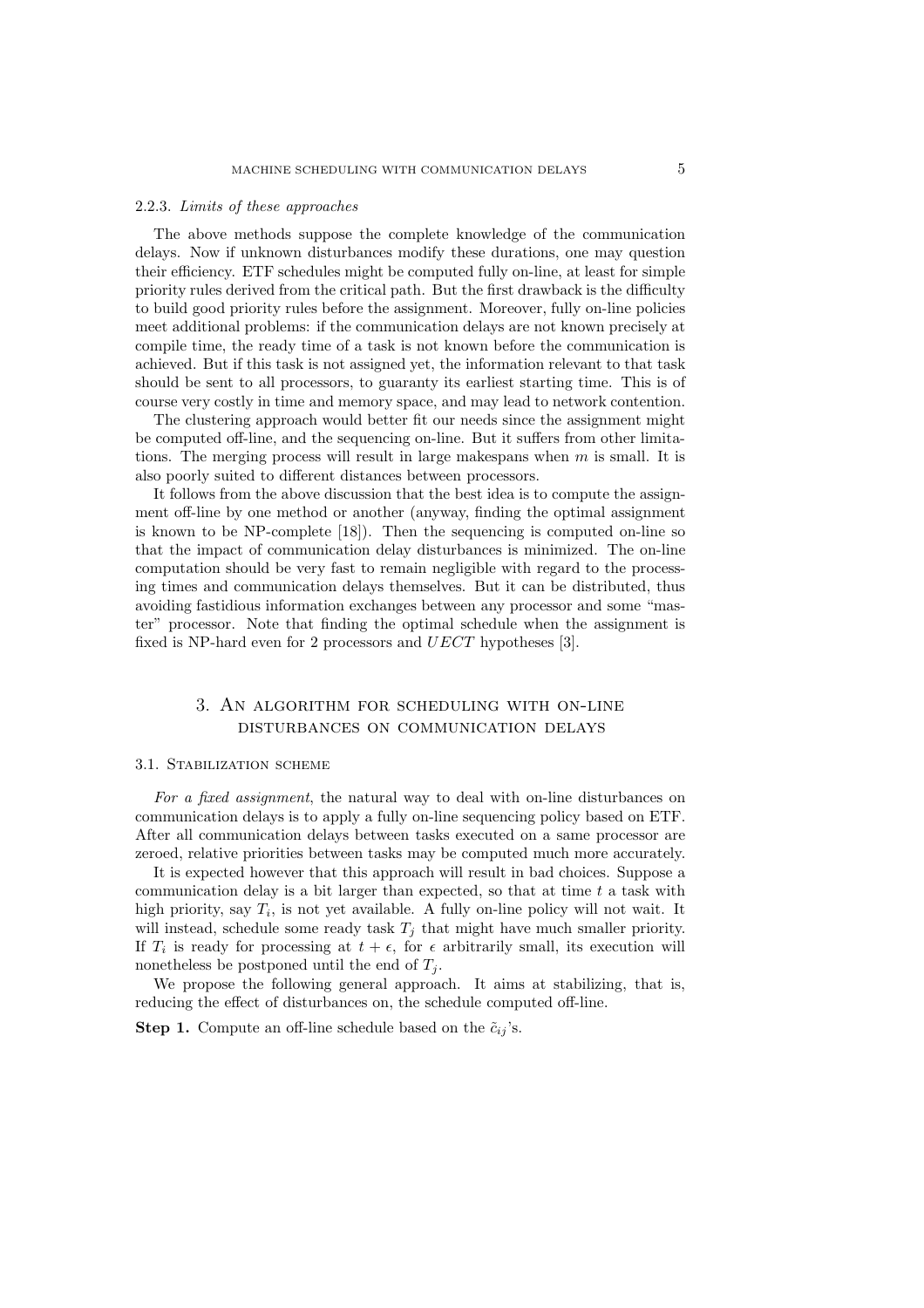- **Step 2.** Compute a partial order  $\prec_p$  including  $\prec$ , by adding precedences between tasks assigned to a same processor.
- **Step 3.** At execution time, use some *ETF* policy to get a complete schedule considering assignment of Step 1 and partial order of Step 2.

The choices done for each step in the rest of the paper are now detailed.

#### 3.2. Detailed partially on-line algorithm

The schedule of Step 1 is built by an  $ETF$  algorithm, based on Critical Path priority. We said that Critical Path based policies seemed best suited, as shown by empirical tests with known communication delays [22], and also by bound results (see [11] and [10]). These empirical tests, and ours, show that the best priority rule is the following: for each task  $T_i$  compute  $L^*(i)$ , the longest path that starts at  $T_i$ , including processing times and communication delays, the processing time of the task without successor in the path but **not** the processing time of T*i*. The priority of  $T_i$  is proportional with  $L^*(i)$ . The heuristic that sequences ready tasks using the above priority is called  $RCP^*$  in [22] ( $RCP$  if the processing time of  $T_i$ is included).

The partial order of Step 2 is obtained as follows. Suppose two tasks  $T_i$  and  $T_j$ are assigned to the same processor. If the two following conditions are respected:

(1)  $T_i$  has larger priority than  $T_j$  for  $RCP^*$ ;

(2)  $T_i$  is sequenced before  $T_j$  in the schedule of step 1;

then a precedence relation is added from  $T_i$  to  $T_j$ . This will avoid that a small disturbance leads to execute  $T_j$  before  $T_i$  at execution time.

In Step 3, RCP<sup>∗</sup> is again used as sequencing on-line policy to get the complete schedule.

The resulting algorithm is called  $PRCP^*$  for Partially on-line sequencing with  $RCP^*$ . The algorithm for which the sequencing is obtained Fully on-line by  $RCP^*$ is denoted by  $F R C P^*$ .

#### 3.3. Example

Figures 1 and 2 show how our approach can outperform both fully off-line and fully on-line sequencing computations. A set of 11 unitary tasks is to be scheduled on two processors. All estimated communication delays are 1. Schedule a) is obtained at compile time by  $RCP^*$ . The resulting assignment is kept for scheduling with the actual communication delays. Schedule b) supposes the sequencing is also fixed, regardless of on-line disturbances (fully off-line schedule). Schedule c) is obtained by  $PRCP^*$ , and schedule d) by  $FRCP^*$ .

After zeroing the internal communication delays, only  $\tilde{c}_{24}$ ,  $\tilde{c}_{45}$ , and  $\tilde{c}_{49}$  remain (bold arcs). The following precedences are added by our algorithm: for processor  $P_1, T_4 \prec_p T_7, T_4 \prec_p T_{11}$ , and for processor  $P_2, T_8 \prec_p T_5$ , and  $T_8 \prec_p T_{10}$  (dashed arcs). Consider now the following actual communication delays:  $c_{24} = 1.25$ ,  $c_{45} = 1.50$ , and  $c_{49} = 0.70$ . At time 2, task  $T_4$  is not ready for processing, but  $T_7$  is.  $FRCP^*$ executes  $T_7$  whereas  $PRCP^*$ , due to the partial order  $\prec_p$ , waits for  $T_4$ . At time 4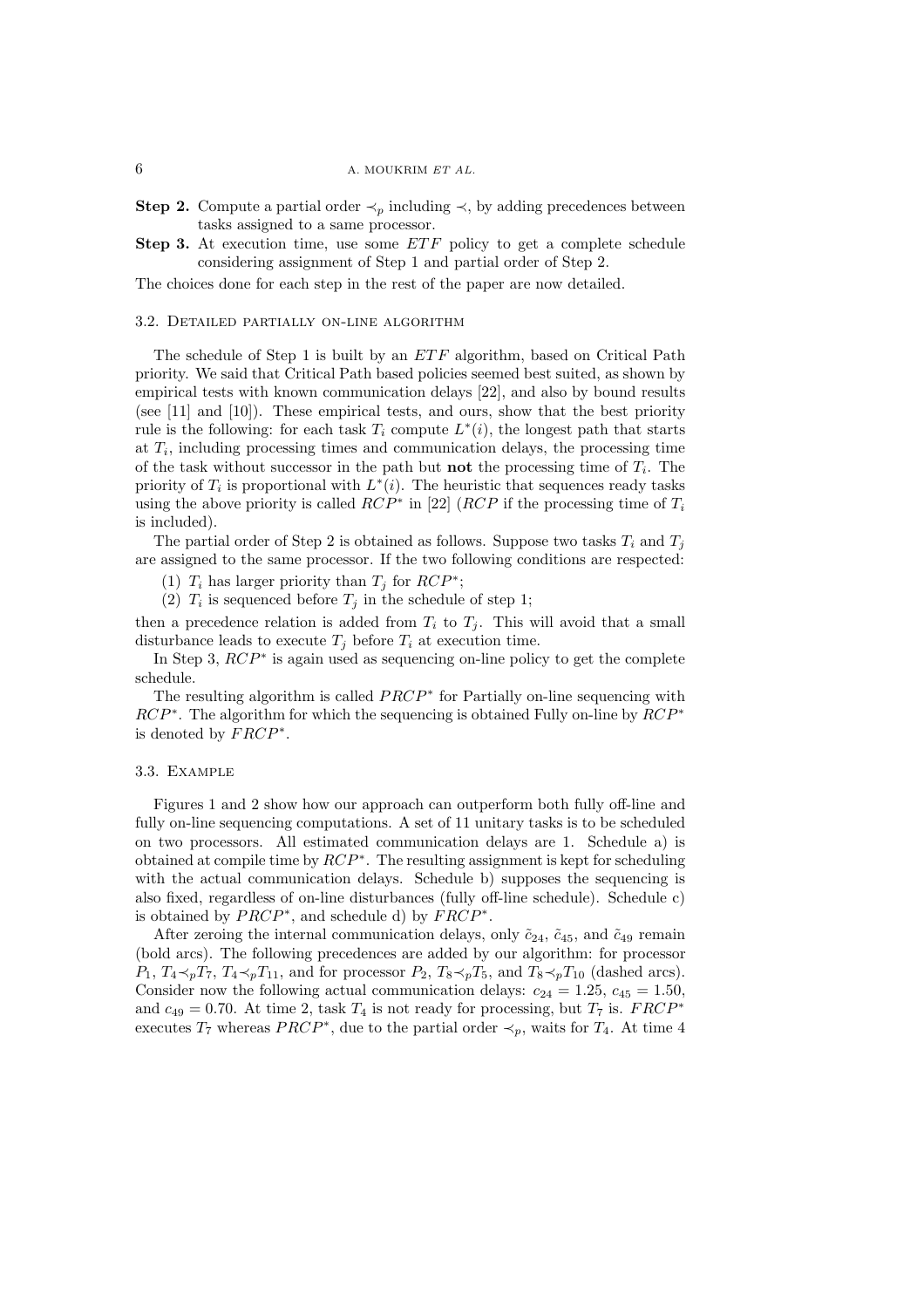

Figure 1. RCP<sup>∗</sup> schedule at compile time and associated completely off-line schedule.



FIGURE 2.  $PRCP^*$  and  $FRCP^*$  schedules.

for  $PRCP^*$ , processor  $P_1$  is available, and  $T_9$  is ready. No additional precedence was added between  $T_5$  and  $T_9$  as they have the same priority, hence  $T_9$  is executed and then  $T_5$  is ready, so that  $P_2$  has no idle time. For  $FRCP^*$ , exchanging  $T_7$  and  $T_4$  results in idleness for  $P_1$ , as  $T_4$  is indeed critical.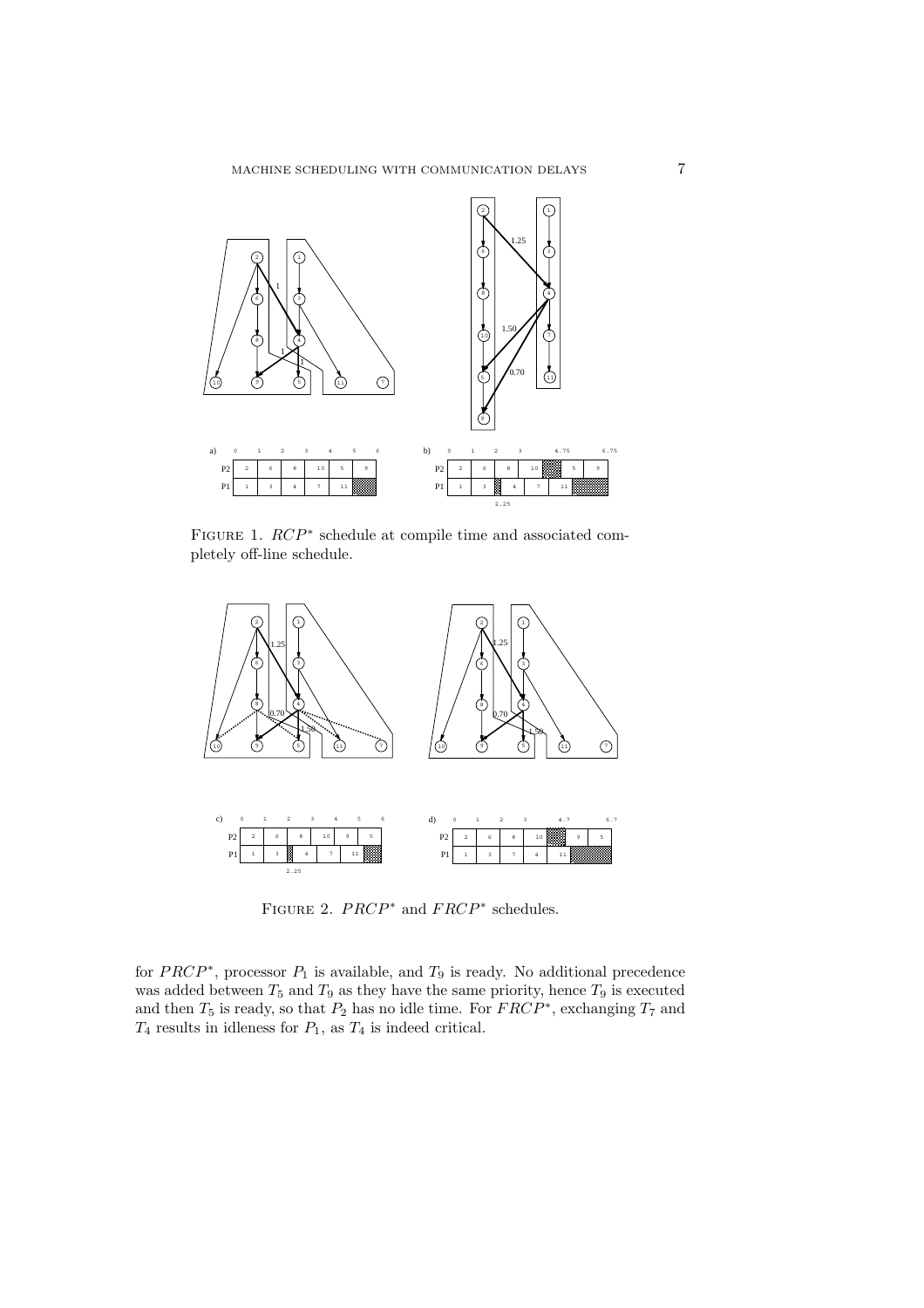

FIGURE 3. PRCP<sup>∗</sup> versus PRCP for a fork graph

In what follows we consider the merits of the different strategies for sequencing, once the assignment has been fixed. Hence optimality is to be understood within that framework: minimum makespan among all sequencing policies, for a fixed assignment. There is little hope to obtain theoretical results (optimality, bounds) for anything but very special cases. Some of them are presented in Sections 4 and 5.

# 4. Optimality of *P RCP*<sup>∗</sup> for fork and join graphs

#### 4.1. Fork graphs

Fork task graphs are considered (see Fig. 3). One task  $T_1$  is the immediate predecessor of all the others, which are final tasks. In the case of fixed communication delays,  $RCP$  or  $RCP^*$  find the minimum makespan (see [22]).

Adding disturbances do not much complicate. After the assignment a group of final tasks is to be sequenced on the same processor as  $T_1$ , say  $P_1$ . All communication delays are zeroed, hence the completion time on  $P_1$  is the sum of the completion times of all these tasks, and is independent of the chosen policy. Consider now a group of final tasks executed on another processor. Each has a ready time (or release date),  $r_i = p_1 + c_{1i}$ , and a processing time  $p_i$ . Minimizing the completion time on this processor is equivalent to minimizing the makespan of a set of independent tasks subject to different release dates on one machine. This easy problem may be solved by sequencing the tasks by increasing release dates and processing them as soon as possible in that order. If a fully on-line policy is used, it will do precisely that, whatever priority is given to the tasks. On the other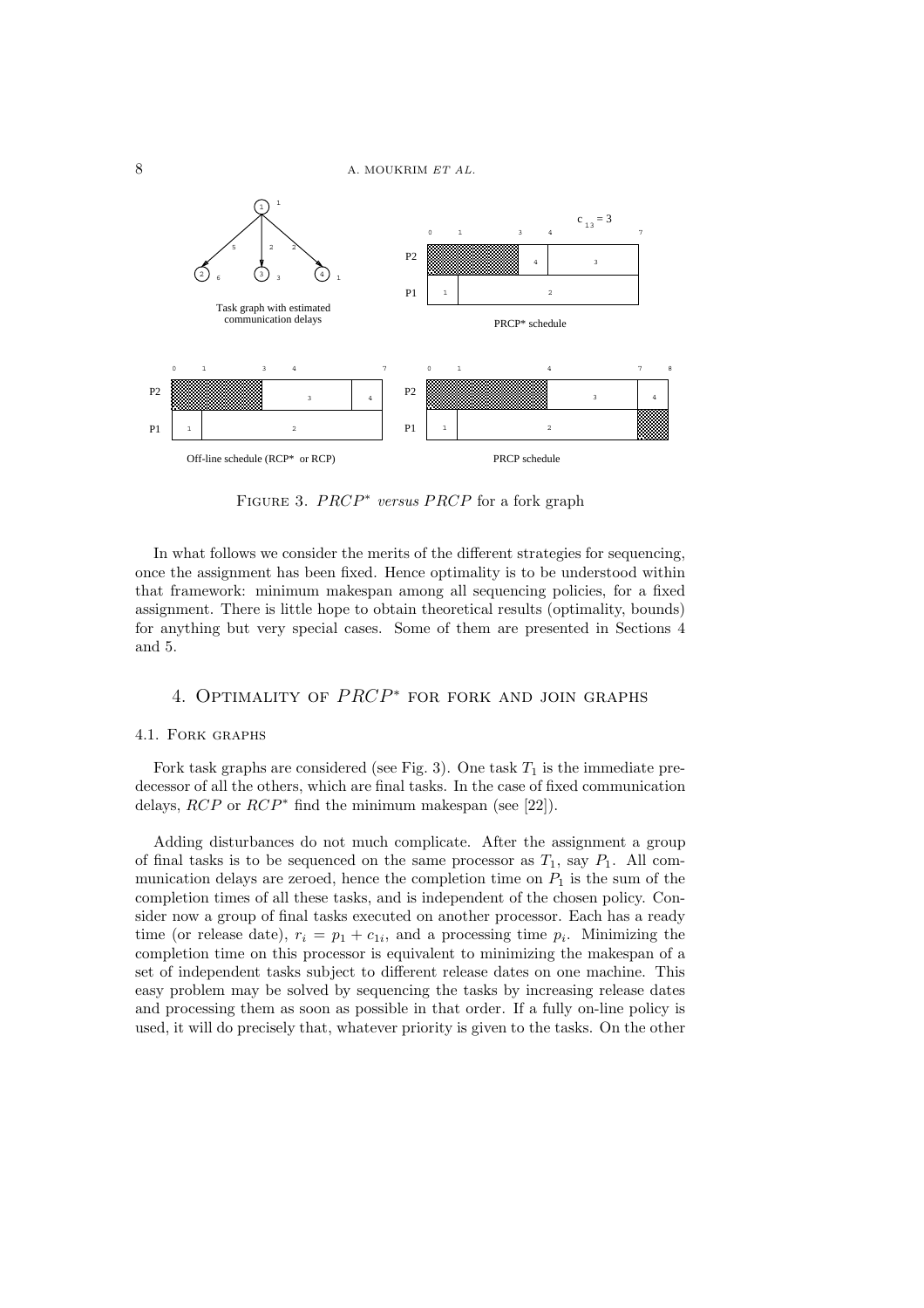

Figure 4. Example of join graph.

hand, a partially off-line algorithm may add some precedence relations between these tasks. This may lead to unwanted idleness. Indeed, suppose it is used with RCP. It may enforce a precedence between  $T_i$  and  $T_j$  if  $\tilde{c}_{1i} \leq \tilde{c}_{1j}$ , and  $p_i > p_j$ . During the execution you may have  $c_{1i} > c_{1j}$ , and the processor may remain idle, waiting for  $T_i$  to be ready. But if  $RCP^*$  is used, all priorities of the final tasks are equal, hence no precedence will be added, which guaranty optimality. This result is stated as a theorem below:

**Theorem 1.** *A* PRCP<sup>∗</sup> *sequencing is optimal for a fixed assignment when the task graph is a fork graph.*

The difference between  $PRCP^*$  and  $PRCP$  is illustrated in Figure 3: suppose  $c_{13} = 3$  and  $c_{14}$  is unchanged, then exchanging  $T_4$  and  $T_3$  is allowed by  $PRCP^*$ , not by *PRCP*.

#### 4.2. Join graphs

 $RCP^*$  is optimal for join task graph (simply reverse the fork graph, see Fig. 4) and fixed communication delays, whereas RCP is optimal only if all tasks have the same duration (see [22]). However this is no longer true if the communication delays are allowed to vary. In fact in that case there is no optimal policy. The sequencing of the initial tasks must be done using the  $\tilde{c}_{in}$ 's. During the execution the respective order of these communication delays may change, thus implying a task exchange to keep optimality; but of course the initial tasks are already processed. This remains true even if restrictive hypotheses are done on the size of the disturbances, and is illustrated in the example of Figure 4: all initial durations are 1, but during the execution one communication delay increases,  $c_{45} = 2$ . Only a "lucky guess" can find the optimal schedule.

However if some local monotonicity property is verified by expected and actual communication delays,  $PRCP*$  is optimal. Indeed consider the following property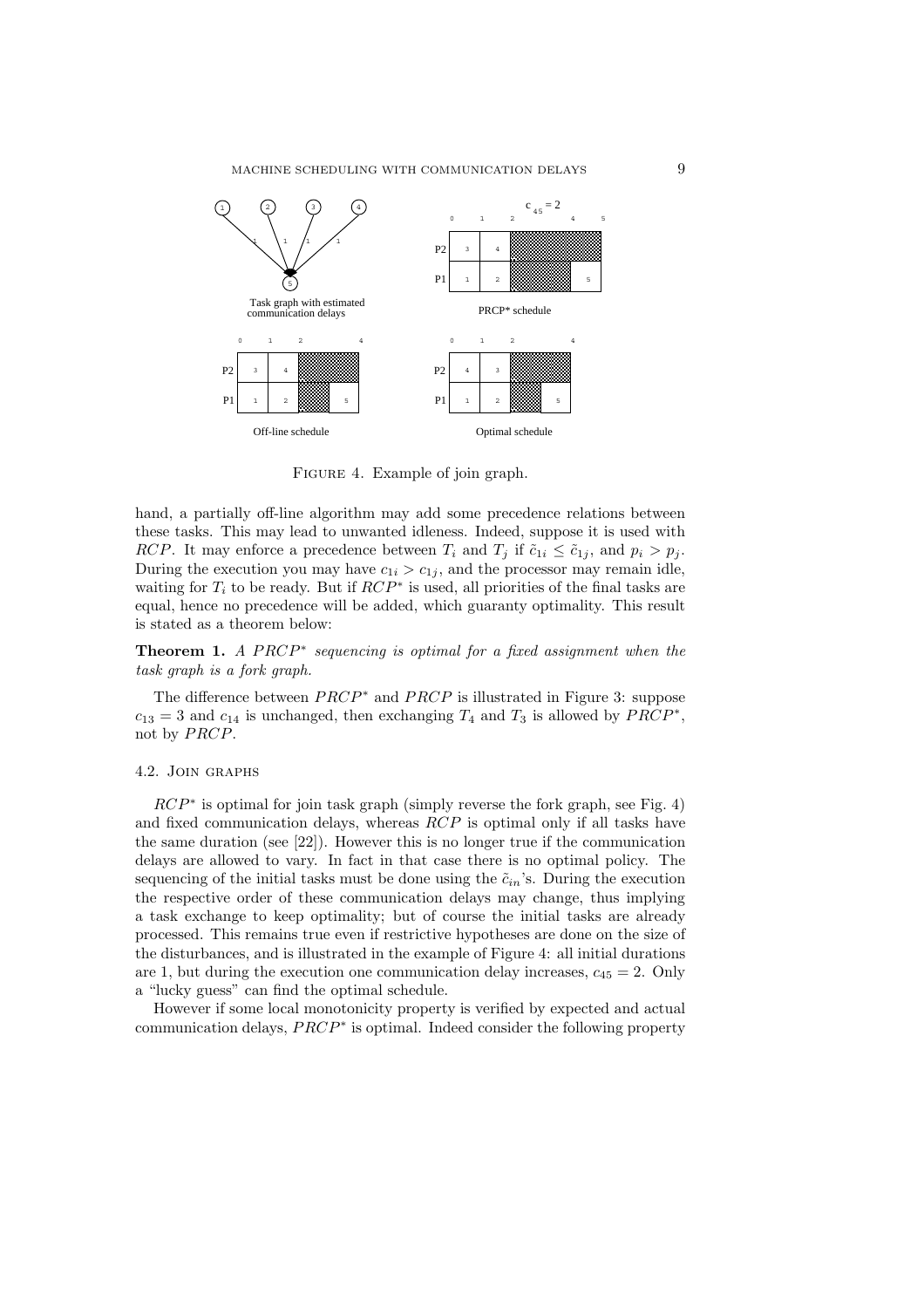on the disturbances (task  $T_n$  is final):

 $(T_i$  and  $T_j$  are assigned to the same processor and  $\tilde{c}_{in} \leq \tilde{c}_{in}$   $\Rightarrow$   $c_{in} \leq c_{in}$ .

**Theorem 2.** *If the communication delays respect the local monotonicity property, then* PRCP<sup>∗</sup> *sequencing is optimal for a fixed assignment.* 

*Proof.* Any sequencing respecting the non increasing order of the  $\tilde{c}_{in}$ 's on all processors is optimal, as the induced release date for  $T_n$  is then minimized.  $PRCP^*$ respects this order for the  $\tilde{c}_{ij}$ 's, hence for the  $c_{in}$ 's because of the property.  $\Box$ 

This property may hold when, for instance, the disturbances depend only on the source and target processors.

A natural extension of fork and join graphs is the trees. However the problem is already NP-complete in the UECT case and an arbitrary number of processors (see [14]). As mentionned earlier, things are more encouraging when the number of processors is supposed to be infinite.

# 5. Tree-like precedence constraints and unlimited number of processors

In this section, we consider an unlimited number of processors. The precedence graph  $G$  is an in-tree.

For any off-line schedule  $S$  of  $G$  computed with the estimated communication delays  $\tilde{c}_{ij}$ , we will denote by  $\tilde{\omega}(S)$  the makespan of S and  $\omega(S)$  the makespan computed with the actual communication delays  $c_{ij}$  of the schedule determined by our algorithm  $PRCP^*$  based on the off-line schedule S.  $\omega^*$  (resp.  $\tilde{\omega}^*$ ) will denote the optimal makespan of G with the actual communication delays (resp. estimated communication delays).

In this section some additionnal definitions are used.

 $\textbf{size of the disturbance: } \epsilon = \max_{i,j} (c_{ij} - \tilde{c}_{ij})$ 

- **number of leaves of**  $G: l(G)$ **, the number of tasks without predecessor in**  $G$ where  $G$  is an in-tree.
- **communicating arc for** S: an arc of G whose extremities are not executed on the same processor in S.

**linear schedule:** it assigns two independent tasks to different processors.

First, we will establish a result that is valid for any precedence graph.

**Proposition 1.** *Let* G *be a task graph with arbitrary estimated and actual communication delays. Then, for any linear schedule* S*, there exists a path* C *such that*

$$
\omega(S) - \tilde{\omega}(S) \le h_{\mathcal{C}} \times \epsilon
$$

where  $h_{\mathcal{C}}$  designates the number of communicating arcs in  $\mathcal{C}$ .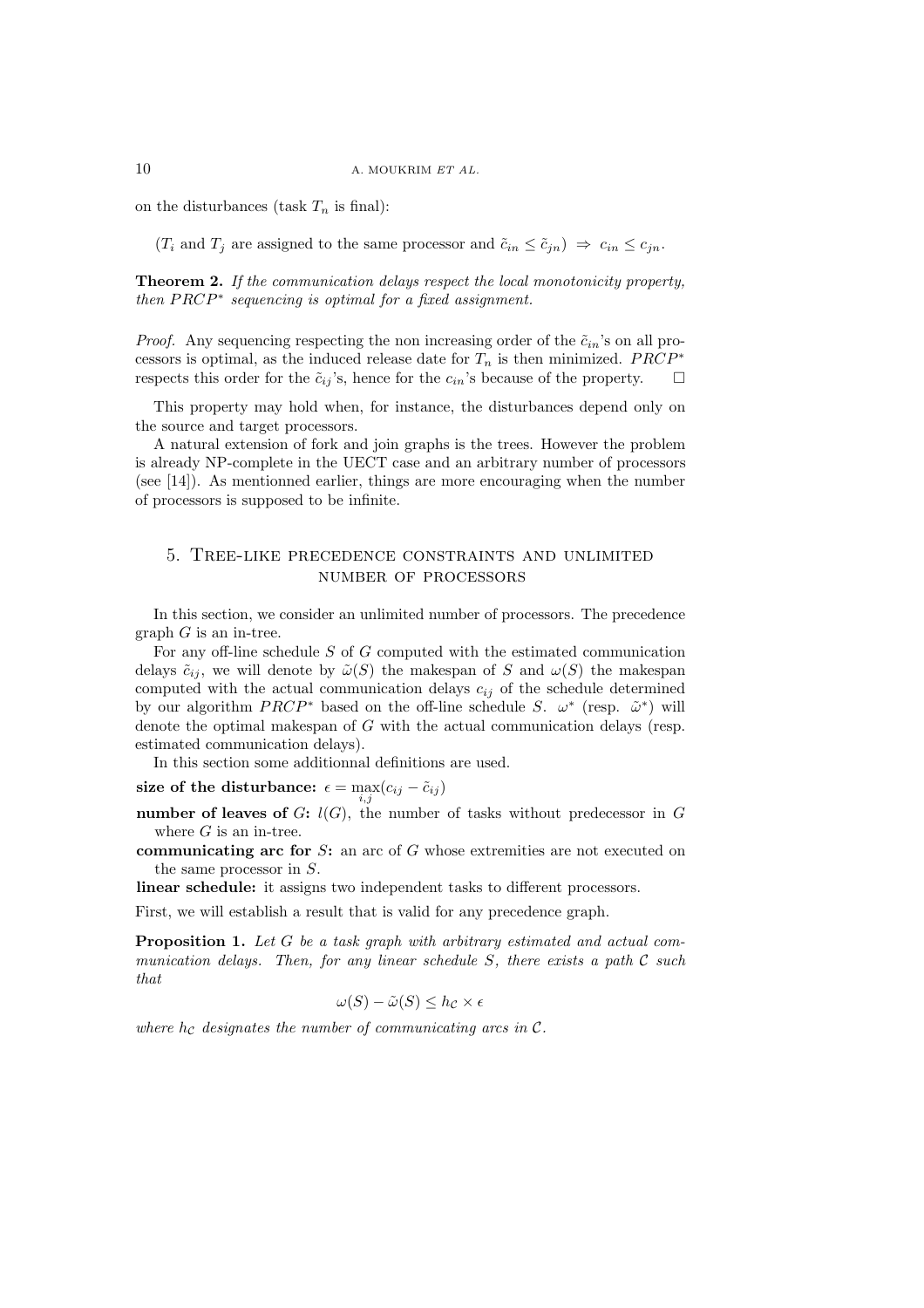

A schedule obtained by PRCP\* (with actual communication delays)

#### Figure 5.

*Proof.* Let G be a precedence graph with arbitrary estimated and actual communication delays and let S be a linear schedule. Denote  $H<sub>C</sub>$  the set of communicating arcs of a path  $\mathcal{C}$ .

As the number of processors is unlimited, there exists a path  $\mathcal C$  such that

$$
\omega(S) = \sum_{i \in C} p_i + \sum_{(i,j) \in H_C} c_{ij}.
$$

Now considering estimated delays we have:

$$
\tilde{\omega}(S) \ge \sum_{i \in C} p_i + \sum_{(i,j) \in H_C} \tilde{c}_{ij}.
$$

And finally:

$$
\omega(S) - \tilde{\omega}(S) \le \sum_{(i,j)\in H_C} (c_{ij} - \tilde{c}_{ij}) \le h_C \times \epsilon.
$$

When the task graph  $G$  is an in-tree with Small Communication Times  $(\max_{i,j} \tilde{c}_{ij} \leq \min_i p_i)$ , Chrétienne (see [2]) shows that linear schedules are dominant, and proposes a polynomial time algorithm to determine an optimal schedule S∗. Suppose the in-tree is denoted by  $\langle r; G_1, ..., G_q \rangle$  where r is the root of G and the  $G_k$ 's are the subtrees of G whose roots are the tasks that immediately preceed r. Initialy, distinct processors are assigned to the leaves of G. Then, the algorithm proceeds recursively as follows: assuming that an optimal schedule is constructed for the different subtrees  $G_k(k = 1, ..., q)$ , the algorithm executes the root r after the root of a subtree  $G_{k^*}$  (on the same processor) such that the makespan is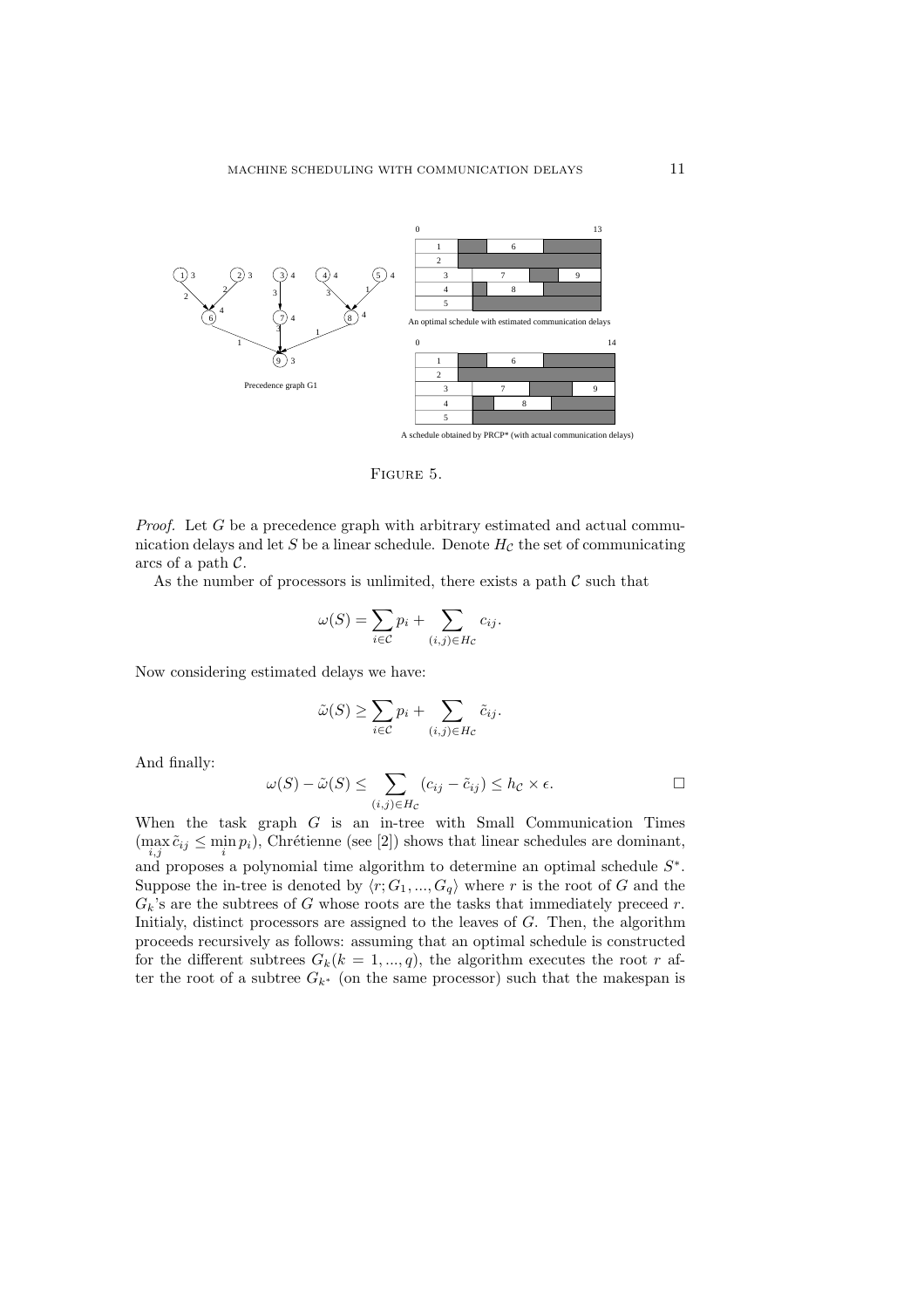12 A. MOUKRIM *ET AL.*

minimum. One can immediately deduce the following properties of the resulting optimal schedule:

- 1.  $S^*$  is linear;
- 2. the number of processors that are used to obtain  $S^*$  is equal to  $l(G)$ ;
- 3. each processor executes exactly a path of  $G$  that starts with a leaf.

Remark that this algorithm is in fact the application of ETF algorithm: each task is executed as soon as possible; there is no need for a priority rule as the number of available processors is unlimited. Now suppose  $S^*$  is used as the off-line schedule for  $PRCP^*$ . As it is linear, no precedence relation is added in step two of our stabilization scheme: the assignment *and* sequencing are fixed on-line.

**Theorem 3.** *Let* G *be an intree with estimated communication delays that are SCT (Small Communication Times). Then, the schedule* S<sup>∗</sup> *computed by Chretienne's algorithm is such that*

$$
\omega(S^*) - \tilde{\omega}^* \le \min(h(G), l(G) - 1) \times \epsilon.
$$

*Proof.* Remember first that  $\tilde{\omega}^* = \tilde{\omega}(S^*)$ .

From Proposition 1, there is a path  $\mathcal C$  such that

$$
\omega(S^*) - \tilde{\omega}^* \le h_{\mathcal{C}} \times \epsilon.
$$

It follows from Property 3 and the fact that  $G$  is an intree that there is at most one communicating arc between any two processors. Therefore, for any path of  $G$ , the number of communicating arcs is strictly less than the number of used processors  $l(G)$  (Property 2). It follows according to Proposition 1 that

$$
\omega(S^*) - \tilde{\omega}^* \le (l(G) - 1) \cdot \epsilon.
$$

Of course  $h_c \leq h(G)$ , and the result holds.

Two examples (see Fig. 5 and Fig. 6) show that this bound is tight.  $G_1$  and  $G_2$ are two intrees where we have associated next to each task its processing time and next to each arc the estimated communication delay. The actual communication delays for  $G_1$  are such that  $c_{ij} = \tilde{c}_{ij}$  for any arc  $(i, j)$  except that  $c_{58} = c_{89} = 1.5$ .  $h(G_1) = 2, l(G_1) = 5, \tilde{\omega}^* = 13, \omega(S^*) = 14 \text{ and } \epsilon = 0.5.$ 

The actual communication delays for  $G_2$  are such that  $c_{ij} = \tilde{c}_{ij}$  for any arc  $(i, j)$ except that  $c_{45} = 2.5$ .  $h(G_2) = 2, l(G_2) = 2, \tilde{\omega}^* = 5, \omega(S^*) = 6.5$  and  $\epsilon = 1.5$ .

Note that in the second example, actual communication delays are no more SCT. The theorem includes that case.

The above theorem bounds the makespan increasing of Chretienne schedule by a function of the perturbation and the graph sizes. In the important case where actual communication delays are larger than estimated ones (*e.g.*, in case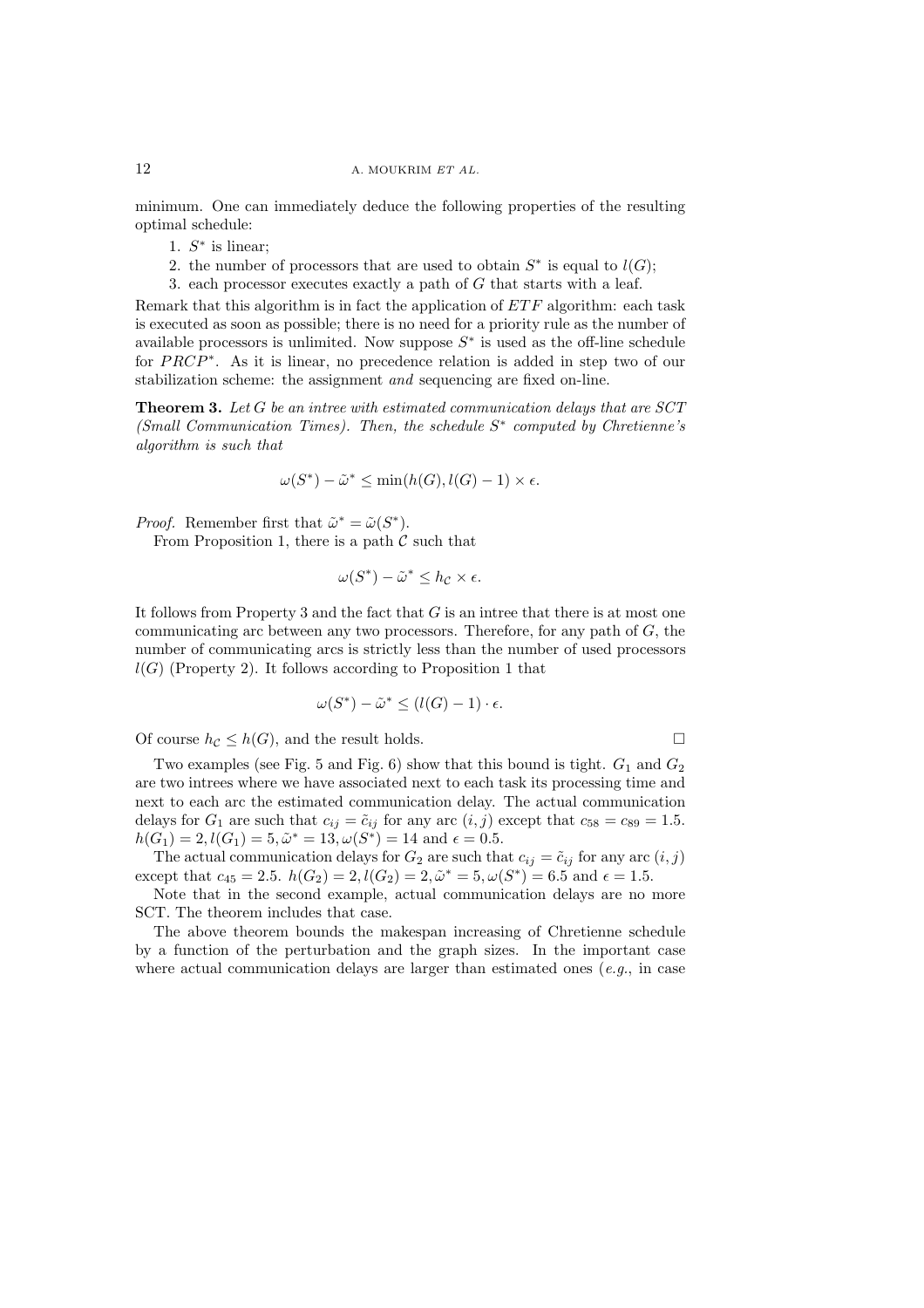

A schedule obtained by PRCP\* (with actual communication delays)

#### FIGURE 6.

of network contention), the following absolute bound holds:

**Corollary 1.** Let G be an SCT-tree. If  $c_{ij} \geq \tilde{c}_{ij}$  for any arc  $(i, j)$ , then

$$
\omega(S^*) - \omega^* \le \min(h(G), l(G) - 1) \cdot \epsilon.
$$

*Proof.* In that case,  $\omega^* \geq \tilde{\omega}^*$  which entails the result.

The bound is tight. For instance if all processing times are equal to 1 in example 2, and  $c_{45} = 1 + \epsilon = 2.5$ , then  $\omega(S^*) = 5.5$ , and  $\omega^* = 4 = \omega(S^*) - \epsilon$ .

#### 6. Experimental results for arbitrary task graphs

In this section,  $PRCP^*$  and  $FRCP^*$  are compared. The fully off-line approach is not considered, as it leaves no way to cope with disturbances.

As said previously, if the  $\tilde{c}_{ij}$ 's are too poor approximations of the actual communication delays, the policy of choosing any ready task for execution might prove as good as another. We chose to make the following assumptions:  $c_{ij}$  is obtained as  $c_{ij} = \tilde{c}_{ij} + \pi_{ij}$ , where  $\pi_{ij}$ , the disturbance, is null in fifty percent of the cases (after all, the communication delay might be correctly estimated sometimes!). When non zero, it is positive three times more often than negative (a disturbance being usually the result of a problem or a conflict during the message routing). Finally, its size is chosen at random and uniformly between 0 and 0.5. This insures that any disturbance is twice smaller than all execution times and communication delays, see below.

500 task graphs are randomly generated, half relatively wide with respect to the size of sets of independent tasks (wide graphs), half strongly connected, thus having small antichains and long chains. The results for the first case are presented. The *mean* numbers of edges are 103, 222, 335, 462, and 586 for graphs with respectively 50, 100, 150, 200 and 250 vertices. The durations are generated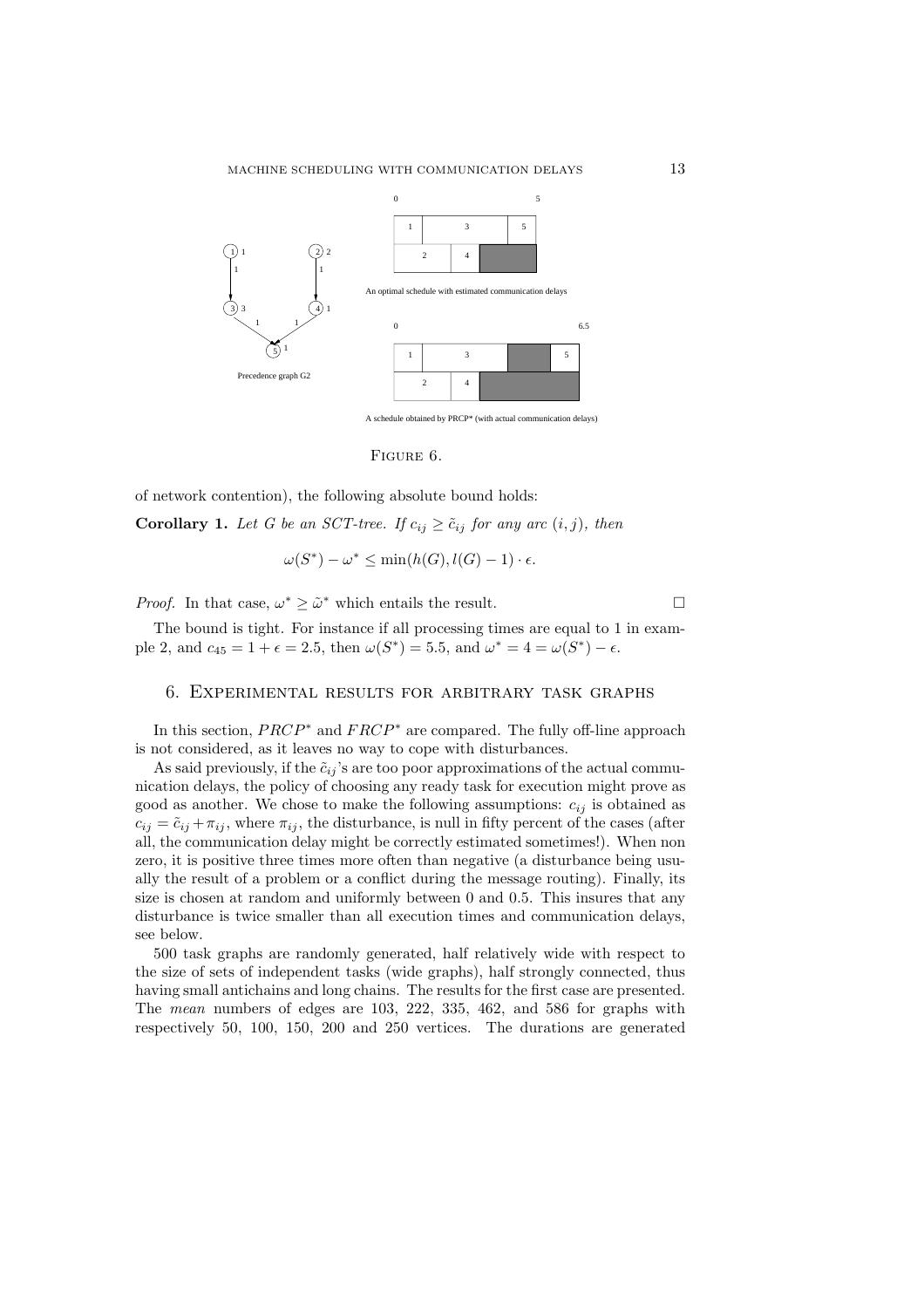| LCT              |                  |      |    | SCT  |      |    | UECT    |      |       |          |
|------------------|------------------|------|----|------|------|----|---------|------|-------|----------|
| $\boldsymbol{n}$ | $\boldsymbol{m}$ | Mean | nb | Max  | Mean | nb | Max     | Mean | nb    | Max      |
| 50               | 3                | 0.93 | 28 | 5.65 | 0.07 | 4  | 2.2     | 1.83 | 50    | 9.42     |
| 50               | 4                | 0.59 | 28 | 5.00 | 1.71 | 38 | $11.9*$ | 2.64 | 50    | 9.13     |
| 50               | 10               | 0.44 | 22 | 4.83 | 0.11 | 12 | 1.25    | 0.23 | 6     | 4.40     |
| 100              | 3                | 1.35 | 68 | 5.17 | 0.04 | 16 | 1.50    | 1.17 | 50    | 8.01     |
| 100              | 4                | 0.77 | 48 | 7.10 | 2.16 | 66 | 7.79    | 2.26 | 76    | $5.33\,$ |
| 100              | 10               | 0.24 | 20 | 2.61 | 0.47 | 34 | 3.04    | 0.87 | 38    | 4.91     |
| 150              | 3                | 0.75 | 54 | 5.47 | 0.34 | 48 | 1.39    | 0.99 | 60    | 4.87     |
| 150              | 4                | 0.85 | 52 | 3.44 | 2.45 | 86 | 6.57    | 1.88 | 90    | 4.36     |
| 150              | 10               | 0.18 | 16 | 1.72 | 0.25 | 20 | 1.69    | 0.47 | 24    | $5.33\,$ |
| 200              | 3                | 0.53 | 66 | 4.32 | 0.14 | 34 | 1.57    | 1.01 | 72    | 3.83     |
| 200              | 4                | 0.85 | 62 | 3.37 | 1.23 | 92 | 5.38    | 2.13 | 84    | $5.01\,$ |
| 200              | 10               | 0.39 | 36 | 2.73 | 0.63 | 48 | 3.90    | 0.90 | 62    | 3.20     |
| 250              | 3                | 1.14 | 68 | 5.01 | 0.28 | 64 | 1.00    | 0.46 | 44    | 5.19     |
| 250              | 4                | 0.37 | 56 | 3.03 | 1.73 | 92 | 4.68    | 2.15 | $96*$ | 5.13     |
| 250              | 10               | 0.69 | 58 | 3.29 | 0.34 | 46 | 1.29    | 0.98 | 76    | 4.23     |

TABLE 1. Results for wide task graphs, 3, 4 and 10 processors.

three times for a given graph to obtain LCT, SCT and UECT durations (Large and Small *estimated* Communications Times, and Unit Execution and estimated Communication Times, respectively). In the first case processing times are chosen uniformly in  $[1, 5]$  and communication delays in  $[5, 10]$ , in the second case it is the opposite, in the third all durations are set to 1. For each graph, 5 duration sets of each type are tested.

The table displays the mean percentage of improvement of  $PRCP^*$  with respect to  $F R C P^*$ , the number of times (in percentage)  $P R C P^*$  was better, and the maximum improvement ratio obtained by  $PRCP^*$ .

 $PRCP*$  is always better in average. The number of times  $PRCP*$  is strictly better may reach 96% of the cases (example given, UECT,  $n = 250, m = 4$ ). The mean improvements are significant, as the assignment is the same for both algorithms. Indeed an improvement of 5% is frequent and might be worth the trouble. A randomly generated case with improvement of 11.9% is reported.

The results are more significant in the UECT case. Note that it may be interesting to wait for a task with large priority, instead of immediately executing a ready task (no-wait schedules are no more dominant when on-line disturbances occur).

In the case of strongly connected graphs, the differences are less significant, as more often as not, there is only one ready task at a time per processor. Hence the full results are not presented. However when there are differences they are in favor of  $PRCP^*$ .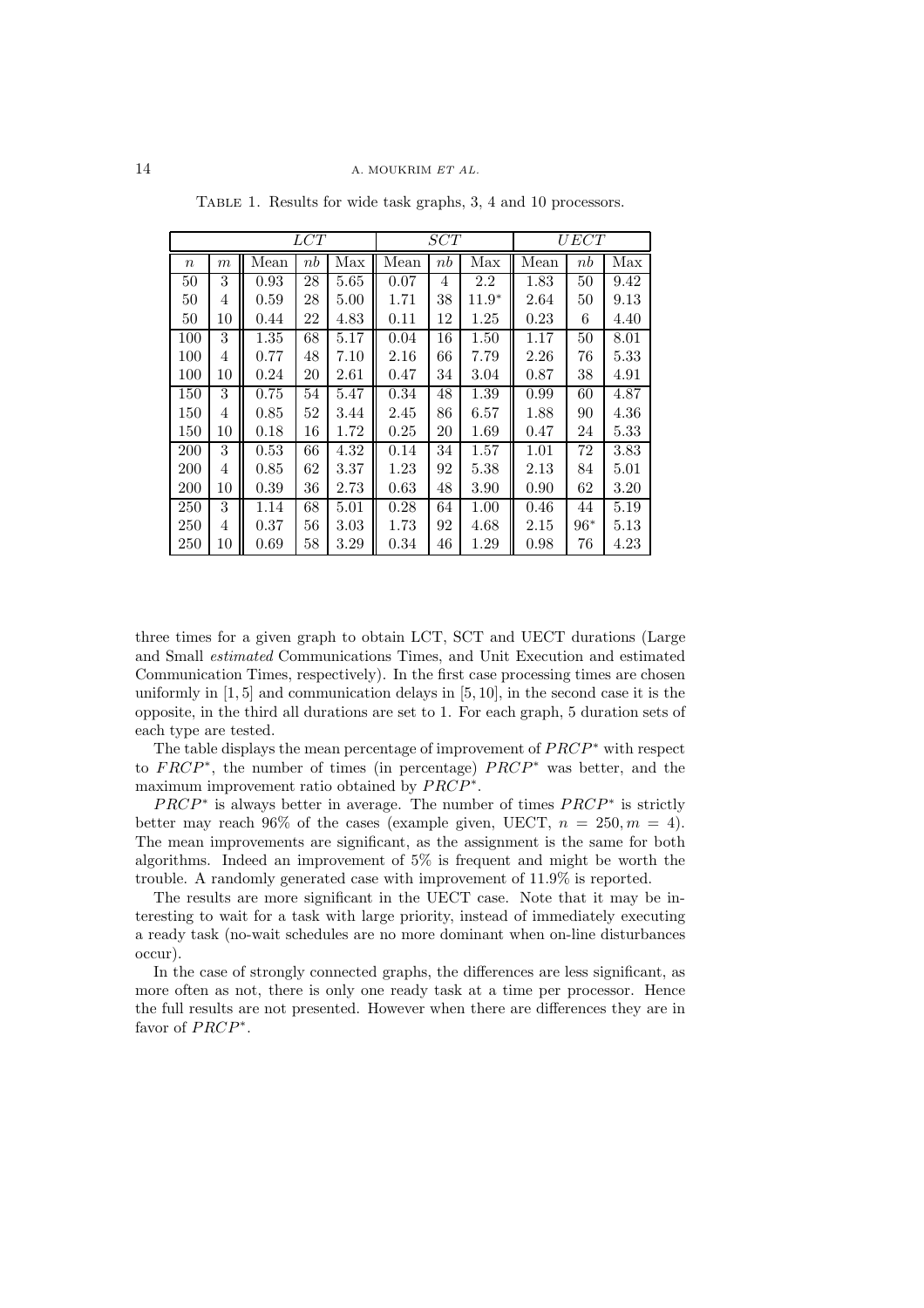## 7. Conclusion

In this paper we considered a way to build schedules when the data are uncertain. This domain has been little investigated: most works consider a fixed schedule and study its performance degradation; they propose a sensitivity analysis of existing algorithms. The goal of the approach proposed here for the m machine problem with uncertain communication delays is to introduce flexibility. It consists in a three step scheme: compute a first schedule with estimated delays, fix partially this schedule (assignment plus partial order), and determine the complete sequencing on each machine during execution. This stabilization scheme gives interesting results for arbitrary task graphs. We then considered tree-like precedence constraints. The scheme builds optimal schedules for fork graphs and join graphs when communication delays have some monotonicity property. When the number of processors is unlimited, Chrétienne's algorithm, optimal for fixed delays, is used in the first step of our scheme. As it is linear, the full schedule is in fact fixed off-line. Some sensitivity bounds are then proved.

Scheduling with uncertain data is a very promising research field. Similar stabilization schemes may be used for other scheduling problems, for instance when processing times also are uncertain, or when the machines are not identical, or not parallel (flow shops, job shops,  $\dots$ ).

### **REFERENCES**

- [1] E. Bampis, F. Guinand and D. Trystram, Some Models for Scheduling Parallel Programs with Communication Delays. *Discrete Appl. Math.* **51** (1997) 5-24.
- [2] Ph. Chrétienne, A polynomial algorithm to optimally schedule tasks on a virtual distributed system under tree-like precedence constraints. *EJOR* **43** (1989) 225-230.
- [3] Ph. Chrétienne and C. Picouleau, Scheduling with communication delays: a survey, in *Scheduling Theory and its Applications*, edited by Ph. Chrétienne, E.G. Coffman, J.K. Lenstra and Z. Liu. John Wiley Ltd. (1995).
- [4] E.G. Coffman Jr. and R.L. Graham, Optimal scheduling for two-processor systems. *Acta Informatica* **1** (1972) 200-213.
- [5] G.L. Djordjevic and M.B. Tosic, A heuristic for scheduling task graphs with communication delays onto multiprocessors. *Parallel Comput.* **22** (1996) 1197-1214.
- [6] G. Galambos and G.J. Woeginger, An on-line scheduling heuristic with better worst case ratio than Graham list scheduling. *SIAM J. Comput.* **22** (1993) 349-355.
- [7] A. Gerasoulis and T. Yang, A Comparison of Clustering Heuristics for Scheduling DAGs on Multiprocessors. *J. Parallel Distributed Comput.* **16** (1992) 276-291.
- [8] A. Gerasoulis and T. Yang, Application of graph scheduling techniques in parallelizing irregular scientific computation, in *Parallel Algorithms for Irregular Problems: State of the Art*, edited by A. Ferreira and J. Rolim. Kluwer Academic Publishers, The Netherlands (1995).
- [9] F. Guinand and D. Trystram, Optimal scheduling of UECT trees on two processors. *RAIRO: Oper. Res.* **34** (2000) 131-144.
- [10] C. Hanen and A. Munier, Performance of Coffman Graham schedule in the presence of unit communication delays. *Discrete Appl. Math.* **81** (1998) 93-108.
- [11] J.J. Hwang, Y.C. Chow, F.D. Anger and C.Y. Lee, Scheduling precedence graphs in systems with interprocessor communication times. *SIAM J. Comput.* **18** (1989) 244-257.